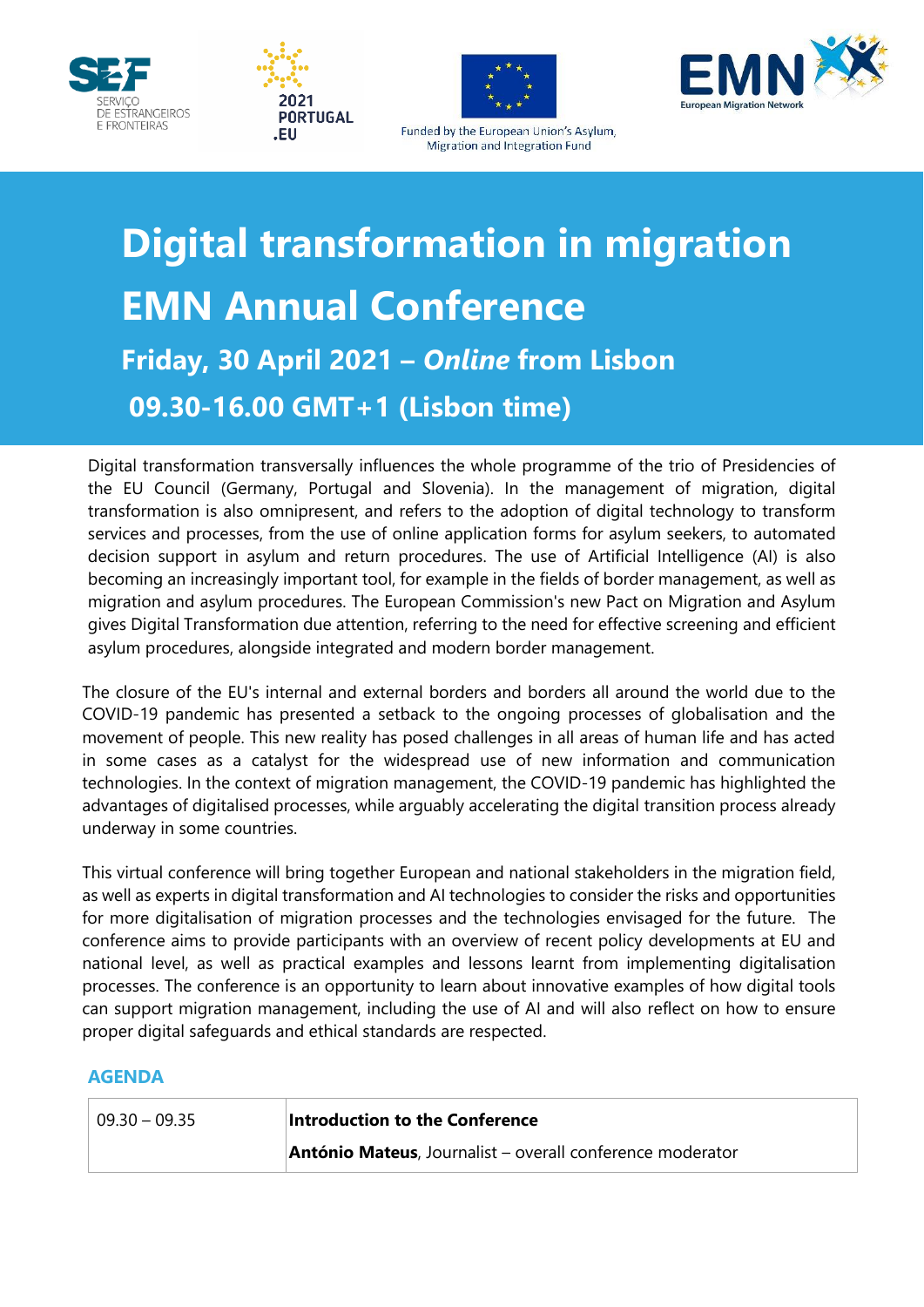| $09.35 - 10.20$ | <b>Opening speeches</b>                                                                                                                                                                                                                                                                                    |
|-----------------|------------------------------------------------------------------------------------------------------------------------------------------------------------------------------------------------------------------------------------------------------------------------------------------------------------|
|                 | <b>Eduardo Cabrita</b> , Portuguese Minister for Home Affairs - Welcome and<br>opening remarks                                                                                                                                                                                                             |
|                 | Ylva Johansson, European Commissioner for Home Affairs (pre-recorded<br>video message)                                                                                                                                                                                                                     |
|                 | António Vitorino, Director General of IOM                                                                                                                                                                                                                                                                  |
|                 | Angel Gurría, Secretary General of OECD                                                                                                                                                                                                                                                                    |
| $10.20 - 11.20$ | Panel discussion 1: Opportunities for digital technologies to improve<br>migration management                                                                                                                                                                                                              |
|                 | This session will explore the digitisation of migration management<br>processes and the potential for creating interoperable data systems at<br>national and EU level that can feed into management processes. It will<br>consist of short presentations followed by an interactive panel discussion.      |
|                 | Moderator:                                                                                                                                                                                                                                                                                                 |
|                 | Ricardo Carrilho, Deputy Secretary General, International Relations and<br>Management of EU Funds, General Secretariat of the Ministry of Home<br>Affairs, Portugal                                                                                                                                        |
|                 | Panellists:                                                                                                                                                                                                                                                                                                |
|                 | José Barão, Deputy National Director of SEF (Portuguese Immigration and<br>Borders Service) - SEF 360°                                                                                                                                                                                                     |
|                 | André Vasconcelos, Advisor of the Board of Directors at the<br>Administrative Modernization Agency, Portugal, Digital Identity in Portugal                                                                                                                                                                 |
|                 | <b>Remko van der Burght</b> , Strategic advisor Data & AI, Dutch Immigration<br>and Naturalisation Services of the Ministry of Justice and Security - Digital<br>(source) identity                                                                                                                         |
| $11.20 - 11.30$ | Coffee break                                                                                                                                                                                                                                                                                               |
| $11.30 - 12.30$ | Panel discussion 2: Use of AI in migration management                                                                                                                                                                                                                                                      |
|                 | This session will explore the potential of AI to provide innovative solutions<br>to migration management processes.                                                                                                                                                                                        |
|                 | Moderator:                                                                                                                                                                                                                                                                                                 |
|                 | Ana Beduschi, Associate Professor in Law, University of Exeter, UK                                                                                                                                                                                                                                         |
|                 | Panellists:                                                                                                                                                                                                                                                                                                |
|                 | <b>Bruno Pereira, Director of the Official Publications Unit and Prof. Carlos</b><br><b>Gonçalves</b> , Researcher of INCMLab and responsible for IA projects, The<br>Portuguese Mint and Official Printing Office (INCM) - IA at the service of the<br>citizen for a better understanding of legal rights |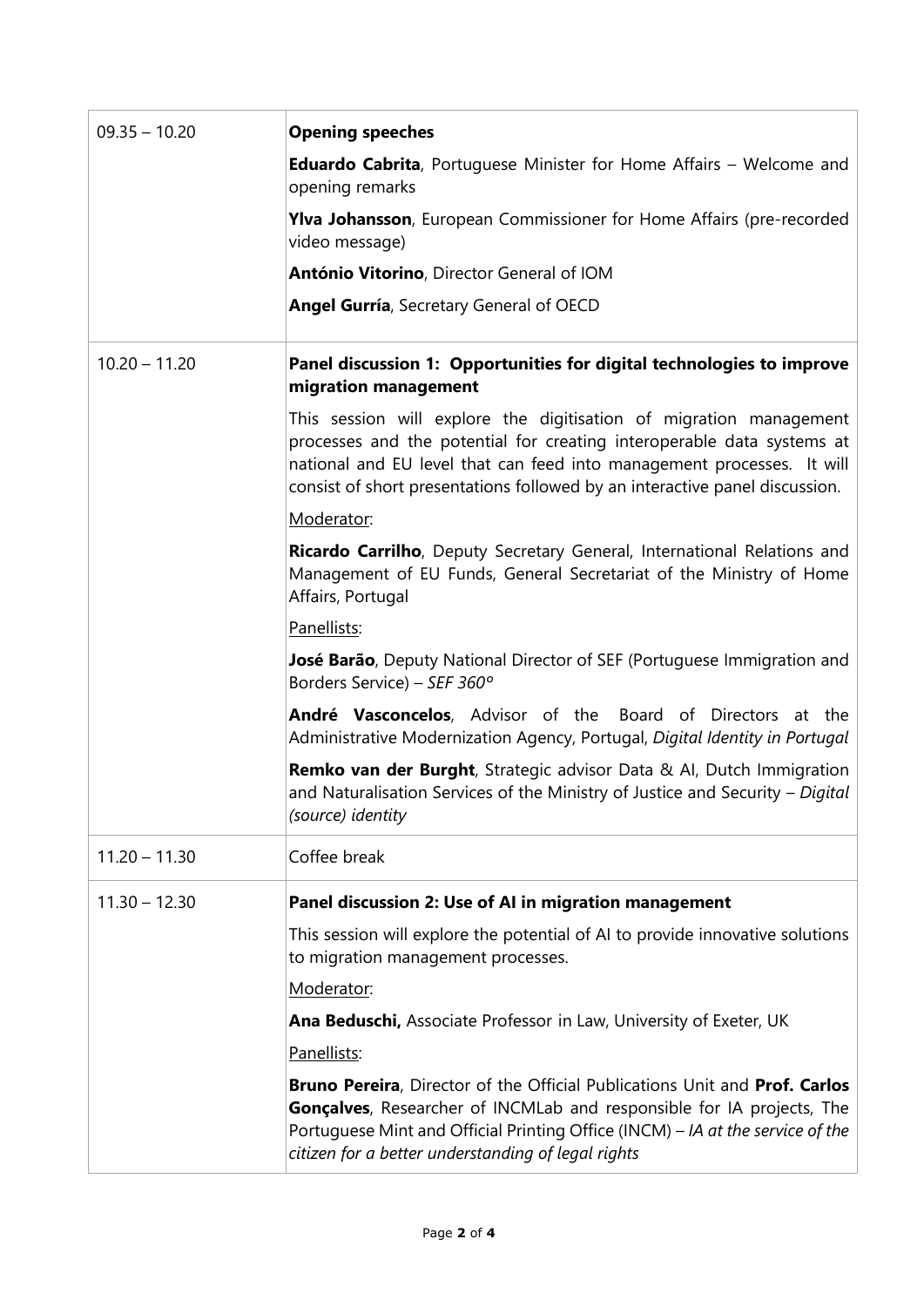|                 | Zsuzsanna Felkai-Janssen, Head of Sector for Migration (DG Home) and<br>DG Coordinator for Artificial Intelligence European Commission - New<br>technologies to manage migration and to support policy and decision-<br>making          |
|-----------------|-----------------------------------------------------------------------------------------------------------------------------------------------------------------------------------------------------------------------------------------|
|                 | Kausik Munsi, Chief Technology Officer, and Lukas Tajak, Enterprise<br>Architect, Federal Office for Migration and Refugees, Germany - Integrated<br><b>Identity Management - Dialect Identification</b>                                |
|                 | Frank Laczko, Director of IOM Global Migration Data Analysis Centre<br>(GMDAC), and Marzia Rango, Data Innovation and Capacity-Building<br>Coordinator of IOM GMDAC - AI and Migration Statistics: Risks and<br>Opportunities           |
| $12.30 - 13.45$ | Lunch                                                                                                                                                                                                                                   |
| $13.45 - 14.45$ | Panel discussion 3: Risks and risk mitigation in managing digital<br>migration processes                                                                                                                                                |
|                 | Speakers will provide short interventions regarding the risks of digital<br>migration processes and how to mitigate these. What safeguards have to<br>be put in place to ensure fundamental rights principles and ethical<br>standards? |
|                 | Moderator:                                                                                                                                                                                                                              |
|                 | Petra Molnar, Associate Director, Refugee Law Lab, York University                                                                                                                                                                      |
|                 | Panellists:                                                                                                                                                                                                                             |
|                 | Bruno Fragoso, Head of the Information Systems Department of SEF<br>(Portuguese Immigration and Borders Service) – Project Asylum 360°                                                                                                  |
|                 | <b>Ward Lutin</b> , Head of the Asylum Knowledge Centre of EASO - Key<br>challenges of remote interviewing and digital case-management in asylum<br>procedure                                                                           |
|                 | Julia Behrens, Project Manager - Asylum and Migration Technical<br>Assistance & Capacity Building, European Union Agency for Fundamental<br>Rights - Fundamental rights implications of processing data in large-scale IT<br>systems    |
| $14.45 - 15.45$ | Panel discussion 4: Lessons learnt and new practices following the<br>Covid-19 pandemic                                                                                                                                                 |
|                 | Speakers will provide key insights from selected practices implemented in<br>the EU as well as a look at lessons learnt from practices emerging outside<br>the EU.                                                                      |
|                 |                                                                                                                                                                                                                                         |